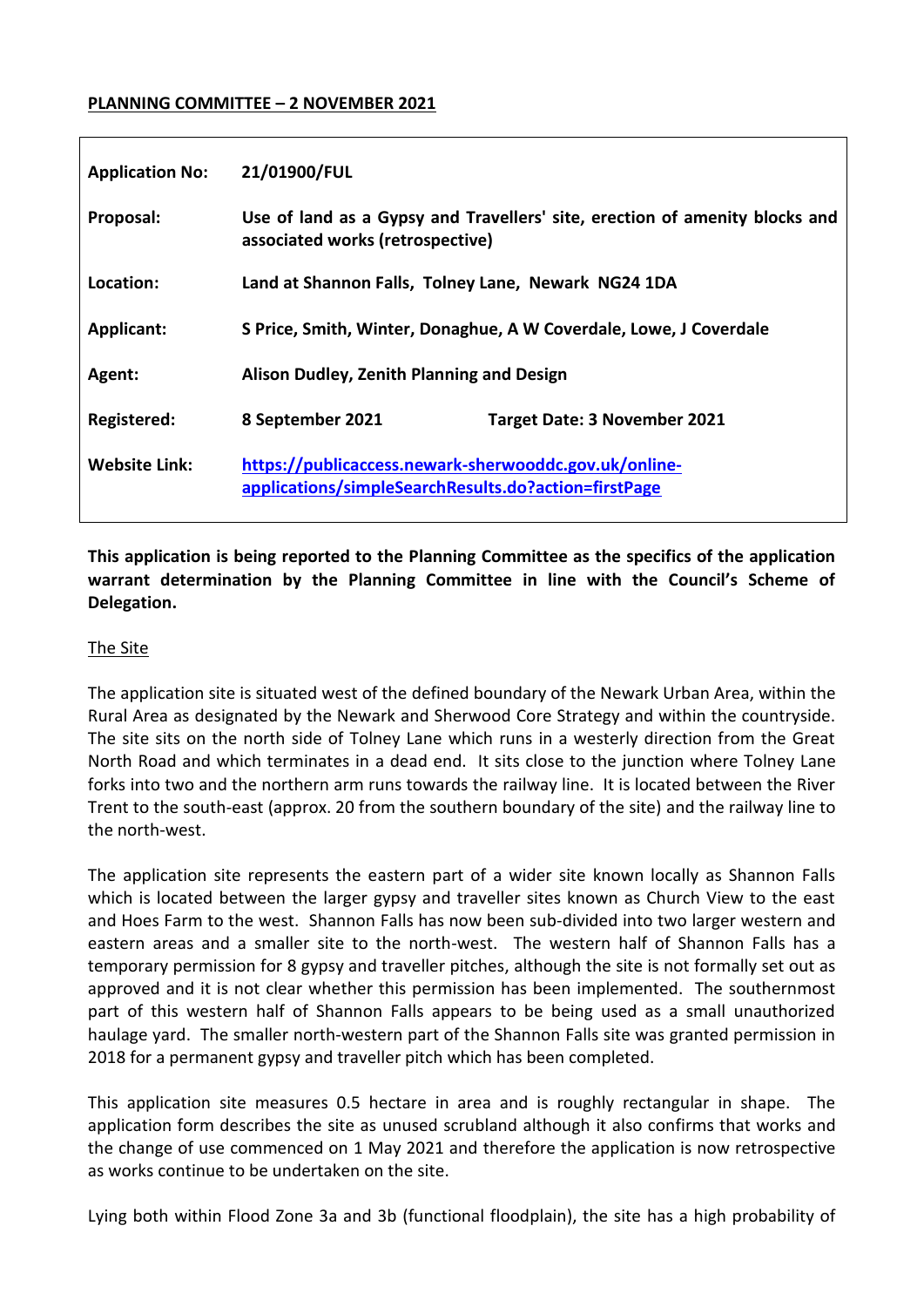fluvial flooding, according to Newark and Sherwood's Strategic Flood Risk Assessment. In addition, the adjacent section of Tolney Lane itself is the first area to flood and to significant depths. The submitted topographical survey shows the southern boundary of the site is the lowest part, with typical ground levels of 11.1m AOD. Ground levels on the northern boundary range from 11.6m AOD and 11.9m AOD.

The application site is outside the designated Newark Conservation Area but the boundary of this heritage asset runs along the southern side of Tolney Lane, opposite the site.

Historically, the site has been subjected to material being tipped onto the land to raise ground levels which occurred roughly in 2001. This has never been authorised in planning terms and continues to be the subject of an Enforcement Notice as set out in the history section below.

The site is surrounded on three sides by existing residential caravan sites occupied by gypsy and travellers and their existing boundary treatments. The southern boundary of the site is defined by the road. Tolney Lane accommodates a large Gypsy and Traveller community providing in excess of 300 pitches.

### Relevant Planning History

Including the application site and adjacent land to the north and west:

- $E/1/1129$  Use of the land as a site for caravans, refused in 1959;
- E/1/2531 Construct a residential caravan site, refused in 1970;
- 02/02009/FUL Use of land as residential caravan site (21 plots) and retention of unauthorised tipping on the land which raised land levels, refused on flooding grounds.

Two enforcement notices were served which sought to firstly cease the use as a caravan site and remove all caravans from the land and secondly to remove the unauthorised tipping from the land so that no part of the site is above the level of 10.5 AOD. The applicant appealed to the Planning Inspectorate but on 25 May 2006, the appeals were dismissed and the enforcement notices upheld and still stand on the land.

Whilst the site had ceased being used as a caravan site in compliance with the Enforcement Notice (prior to these retrospective works and the temporary permission approved on the remainder of the Shannon Falls site in 2019), the unauthorised tipping however, remains on the land and artificially raises ground levels.

On land directly to the north-west but excluding the application site:

15/01770/FUL - Change of Use of Land to a Private Gypsy and Traveller Caravan Site, consisting of One Mobile Home, Two Touring Caravans and One Amenity Building, refused by Planning Committee in May 2016 on the grounds of flood risk.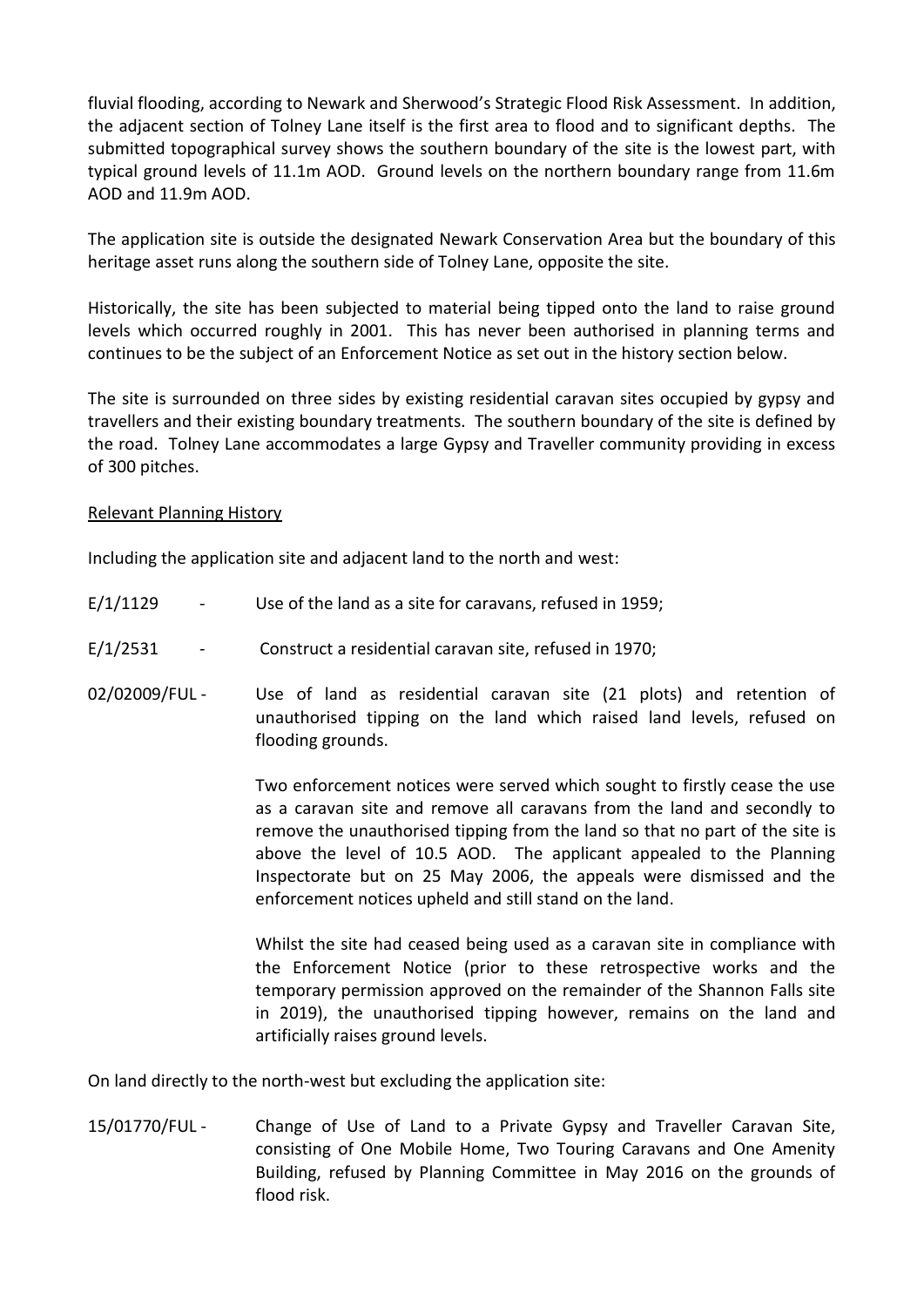17/02087/FUL - Change of Use of Land to a Private Gypsy and Traveller Caravan Site consisting of one mobile home, one amenity building and two touring caravans and associated works, approved on a permanent basis by Planning Committee in June 2018. Permission has been implemented.

On land directly to the west but excluding the application site:

- 12/01088/FUL Change of Use of scrub land for the siting of 8 static mobile homes for gypsy travellers (and 8 associated amenity blocks). Planning permission was refused by Planning Committee in July 2013 on grounds of flood risk.
- 16/01884/FUL Change of use of scrubland for the siting of 8 static mobile homes for gypsy travellers and reduce ground levels to 10.5mAOD was refused by Planning Committee on 25 January 2017 on grounds of flood risk.

This decision went to appeal and within their appeal submission, additional information was provided which gave greater clarity on the gypsy and traveller status of the proposed occupiers. Having received this additional material information, the proposal was again reported to the Planning Committee in February 2018 when Members resolved that if this further information had been submitted with the original application submission, they would have resolved to grant a temporary permission for 3 years which would have been personal to the occupiers and subject to other conditions relating to flood risk mitigation. This was duly reported to the Planning Inspector prior to the Informal Hearing which was held on 28 February 2018. However, in a decision letter dated 26 April 2018, the appeal was dismissed on flood risk grounds (a copy of this decision is attached as a link at the end of this report).

18/02167/FUL - Change of use of scrubland for the siting of 8 touring caravans and associated amenity block for gypsy travellers was approved by Planning Committee for a 3 year temporary period until 28 February 2022. Unclear whether this has been implemented.

# The Proposal

Retrospective planning permission is sought for the change of the site from scrubland to the creation of 13 pitches, and measure on average approx. 360 sq m in area. Each will accommodate 2 trailer caravans and according to the submitted plans:-

- 11 of the pitches are served by a single amenity building (9.5m x 4.3m and max of 3.75m high; brick walls and concrete pantiles with white UPVC windows and doors);
- Pitch 5 has two smaller amenity buildings (6m x 4m and max of 3.7m high; timber cladding, profiled metal sheeting with anthracite UPVC windows and doors) and
- Pitch 3 has one smaller building (6m x 3.7m by max 3.5m high; brick walls and concrete tiles with white UPVC windows and doors).

The pitches are located either side of a central spine road, served from an access leading from Tolney Lane which terminates in a turning head, constructed of crushed stone and permeable tarmac for the first 5 metres. The currently submitted plan shows a hedge to be reinstated along the front boundary with Tolney Lane. Pitches would be defined by new 1.5m high post and rail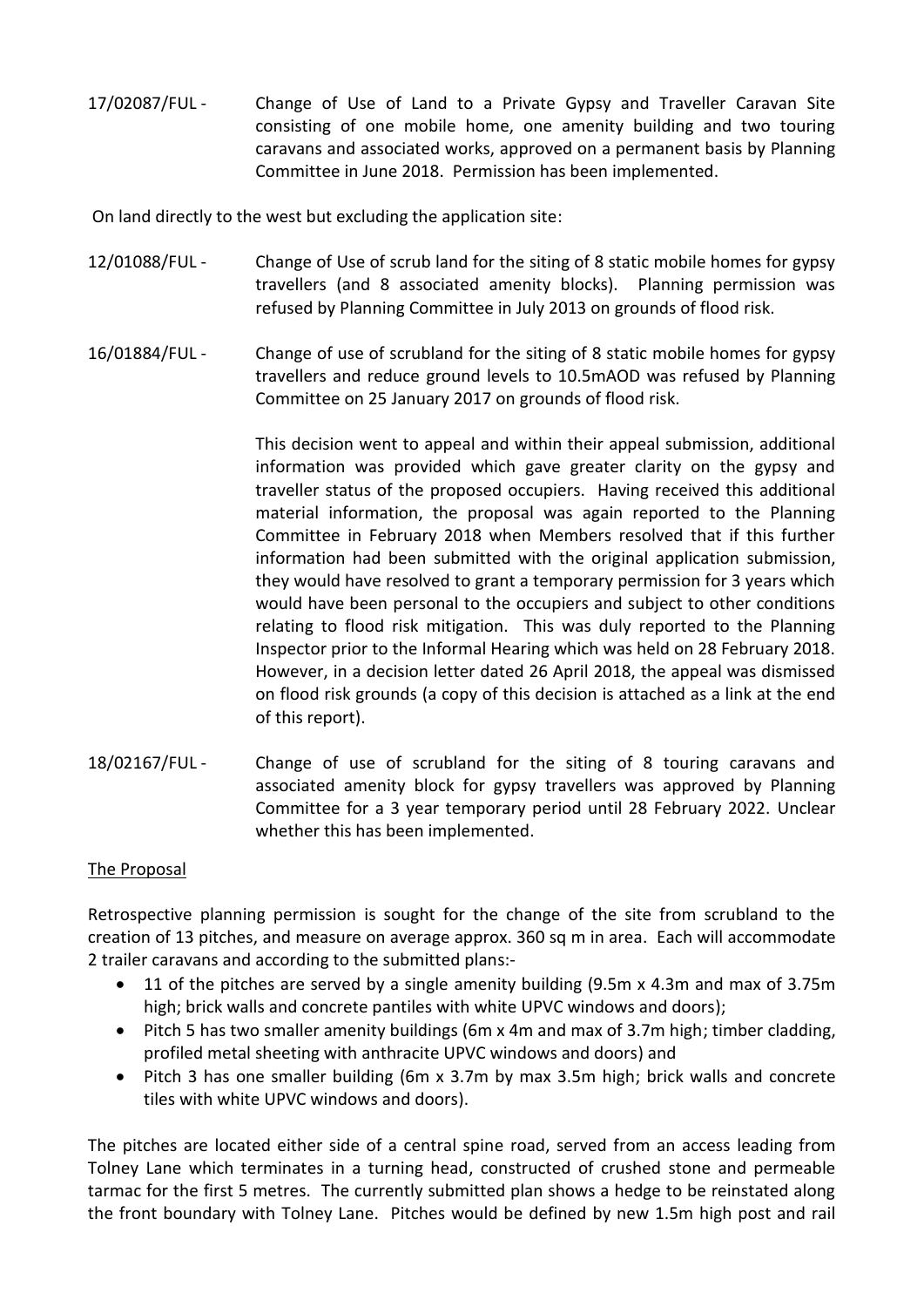fencing and existing treatments define the outer wider boundary of the site.

The submitted Planning Statement states that the applicants fall within the definition of Travellers set out within the Planning Policy for Traveller Sites 2015 but no further information is given. It states:- "All of the pitches have already been allocated to Traveller families who are in immediate need of a site and some of whom have already moved onto the site." It concludes that the Council do not currently have a 5 year land supply for gypsy and traveller sites and the recently revised GTAA (Gypsy and Traveler Accommodation Assessment) has identified a need for 118 additional pitches by 2034 and 77 by 2024, of which only 2 have so far been granted planning permission. The submitted Planning Statement also refers to the Option Report which proposes the provision of flood resilient access to Great North Road, which includes an option of raising the ground level of Tolney Lane. Although it acknowledges that the Review of the Allocations and Development Management is still in its early stages, it concludes that the Council consider this is the most appropriate area for future allocations as a permanent site for gypsy and travelers, subject to the flood alleviation measures being implemented.

A Flood Risk Assessment has also been submitted which concludes that the development passes both the Sequential and Exception Tests. It states the latter test is passed because the benefits of the provision of a site in an area where there is an established need for such development and flood mitigation measures will reduce the vulnerability of people at the site.

In terms of risk, it identifies that the site is at risk of surface water flooding and fluvial flooding (in the 1 in 100 chance each year) with estimated flood depths of 0.15m and 0.9m respectively. It acknowledges that over time there will be a gradual increase in risk due to climate change, which increases the 1 in 100 chance each year fluvial event with climate change estimated to be 12.2m AOD. Flood depths at the site would range between 0.2m and 1.1m. It recognizes that the proposal increases the impermeable area and therefore there will be increased volumes of surface water that has the potential to increase flood risk.

It recommends the following flood resilience measures:-

- that the finished floor levels of the amenity buildings are 0.3m above the surrounding ground level;
- there is a water entry strategy allowing flood water to enter the amenity buildings and drain freely from them;
- the electrical supply and switchboard within the amenity blocks are elevated above the flood level;
- the users of the site should register to receive flood warnings from the Environment Agency to reduce the vulnerability of people at the site;
- the occupants of the site should identify the actions to be undertaken in the event of receiving a flood warning; and
- surface water run-off is managed so that stormwater from the development will not affect any adjoining properties or increase the flood risk elsewhere.

It also recommends that prior to occupation of the site a Flood Warning and Evacuation Plan should be in place and that the applicants are responsible for maintaining and implementing this plan for the life of the development. The Plan should, as a minimum, it advises:

- identify who is responsible for maintaining the Plan and its implementation;
- identify the locations to which residents would evacuate;
- identify the period from receipt of the first flood warning for residents to evacuate the site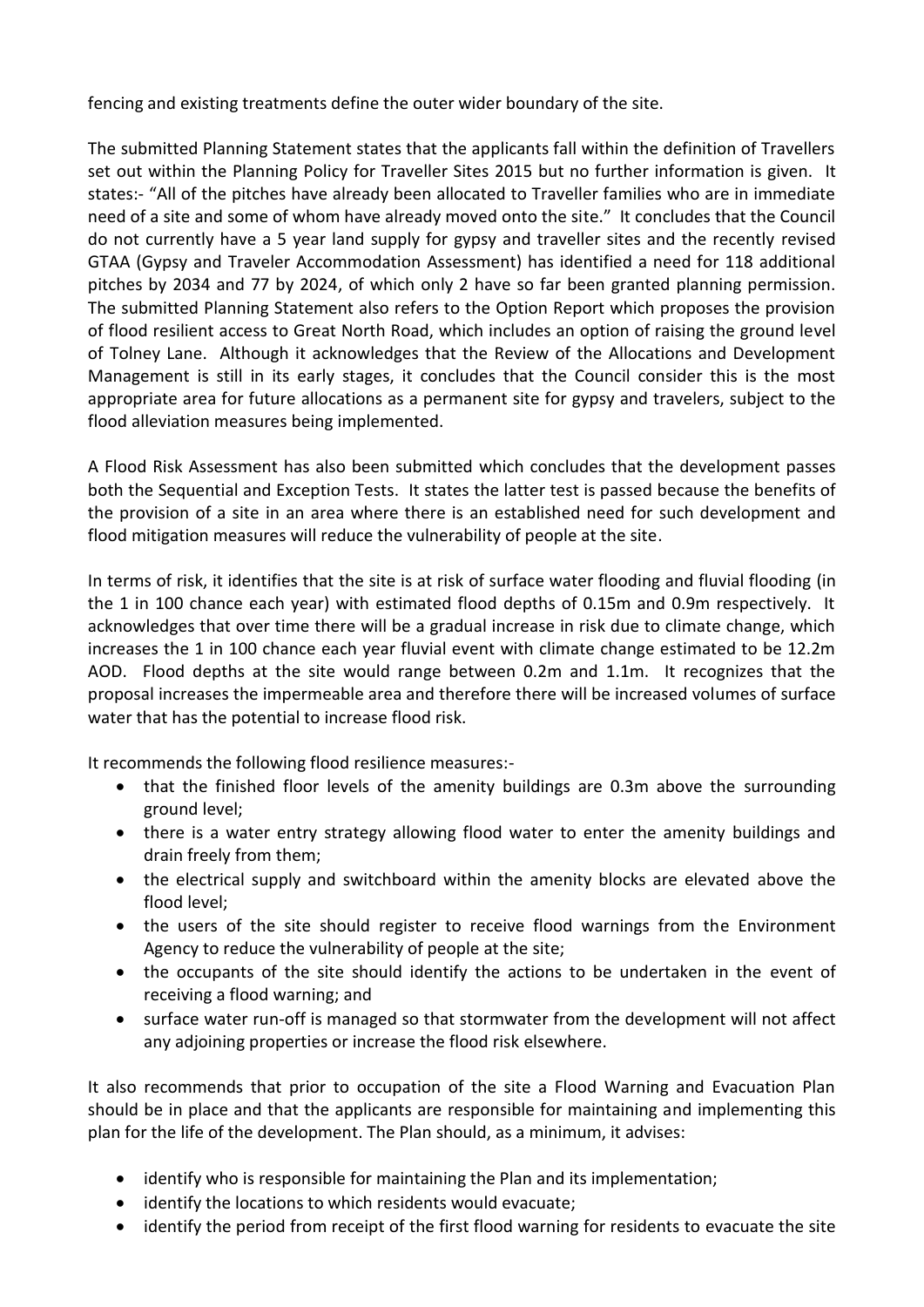including the removal of caravans and vehicles; and

• identify the arrangements for returning to the site.

The plans under consideration are:

- Site and Location Plans (Drawing No: SF-21-P01 Rev B)
- Amenity Buildings (Drawing No: SF-21-P02 Rev A)
- Topographical Survey (Drawing No: 41263 T Rev 0)

### Departure/Public Advertisement Procedure

Occupiers of 18 properties have been individually notified by letter. A site notice has also been displayed near to the site and an advert has been placed in the local press.

### **Planning Policy Framework**

## **The Development Plan**

## **Newark and Sherwood Amended Core Strategy DPD (adopted March 2019)**

Spatial Policy 1 : Settlement Hierarchy Spatial Policy 3 : Rural Areas Spatial Policy 7 : Sustainable Transport Core Policy 4 : Gypsies & Travellers - New Pitch Provision Core Policy 5 : Criteria for Considering Sites for Gypsy & Travellers and Travelling Showpeople Core Policy 9 : Sustainable Design Core Policy 10 : Climate Change Core Policy 13 : Landscape Character Core Policy 14 : Historic Environment

### **Allocations & Development Management DPD**

DM5 – Design DM8 – Development in the Open Countryside DM9 – Protecting and Enhancing the Historic Environment DM12 – Presumption in Favour of Sustainable Development

### **Other Material Planning Considerations**

- National Planning Policy Framework 2021
- Planning Practice Guidance
- Planning policy for Traveller sites August 2015:

When determining planning applications for traveller sites, this policy states that planning permission must be determined in accordance with the Development Plan unless material considerations indicate otherwise. The Government's overarching aim is to ensure fair and equal treatment for travellers, in a way that facilities their traditional and nomadic way of life while respecting the interests of the settled community.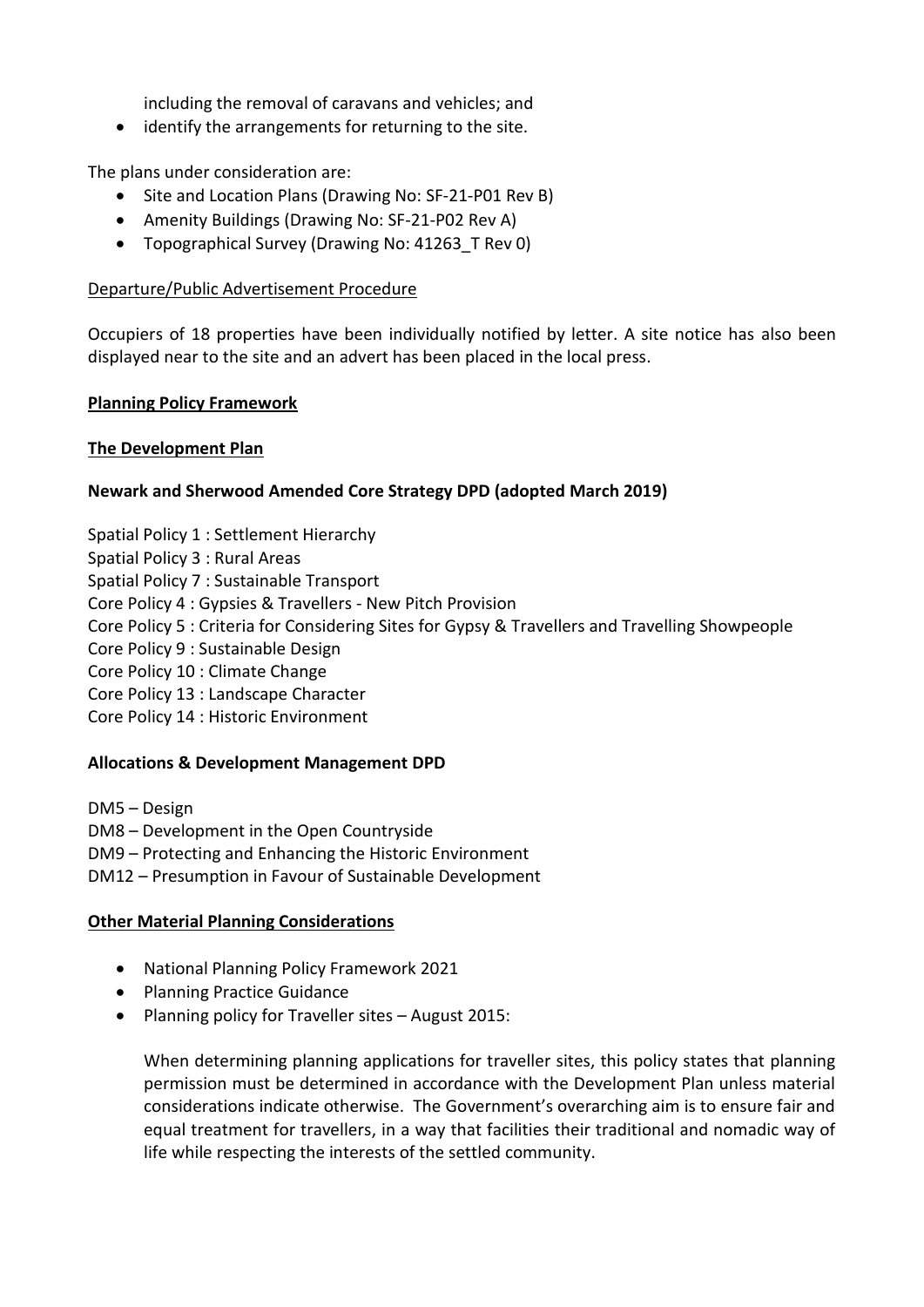Applications should be assessed and determined in accordance with the presumption in favour of sustainable development and the application of specific policies within the NPPF and this document (Planning policy for traveller sites).

This document states that the following issues should be considered, amongst other relevant matters:

- Existing level of local provision and need for sites;
- The availability (or lack) of alternative accommodation for the applicants;
- Other personal circumstances of the applicant;
- Locally specific criteria used to guide allocation of sites in plans should be used to assess applications that come forward on unallocated sites;
- Applications should be determined for sites from any travellers and not just those with local connections.

The document goes on to state that local planning authorities should strictly limit new traveller site development in open countryside that is away from existing settlements or outside areas allocated in the development plan and sites in rural areas should respect the scale of, and do not dominate the nearest settled community, and avoid placing an undue pressure on local infrastructure.

Annex 1 of this policy provides a definition of "gypsies and travellers" which reads:-

"Persons of nomadic habit of life whatever their race or origin, including such persons who on grounds of their own or their family's or dependents' educational or health needs or old age have ceased to travel temporarily, but excluding members of an organized group of travelling showpeople or circus people travelling together as such."

- Newark and Sherwood Gypsy and Traveller Accommodation Assessment, 2020;
- Emergency Planning Guidance produced by the Nottingham and Nottinghamshire Local Resilience Forum (August 2017)

This document states: "New developments in flood risk areas must not increase the burden on emergency services. The Emergency Services are in heavy demand during flood incidents. The Fire and Safety Regulations state that "people should be able to evacuate by their own means" without support and aid from the emergency services. The emergency services and local authority emergency planners may object to proposals that increase the burden on emergency services."

"New development must have access and egress routes that allow residents to exit their property during flood conditions. This includes vehicular access to allow emergency services to safely reach the development during flood conditions. It should not be assumed that emergency services will have the resource to carry out air and water resources during significant flooding incidents; therefore safe access and egress routes are essential…..

The emergency services are unlikely to regard developments that increase the scale of any rescue as being safe…"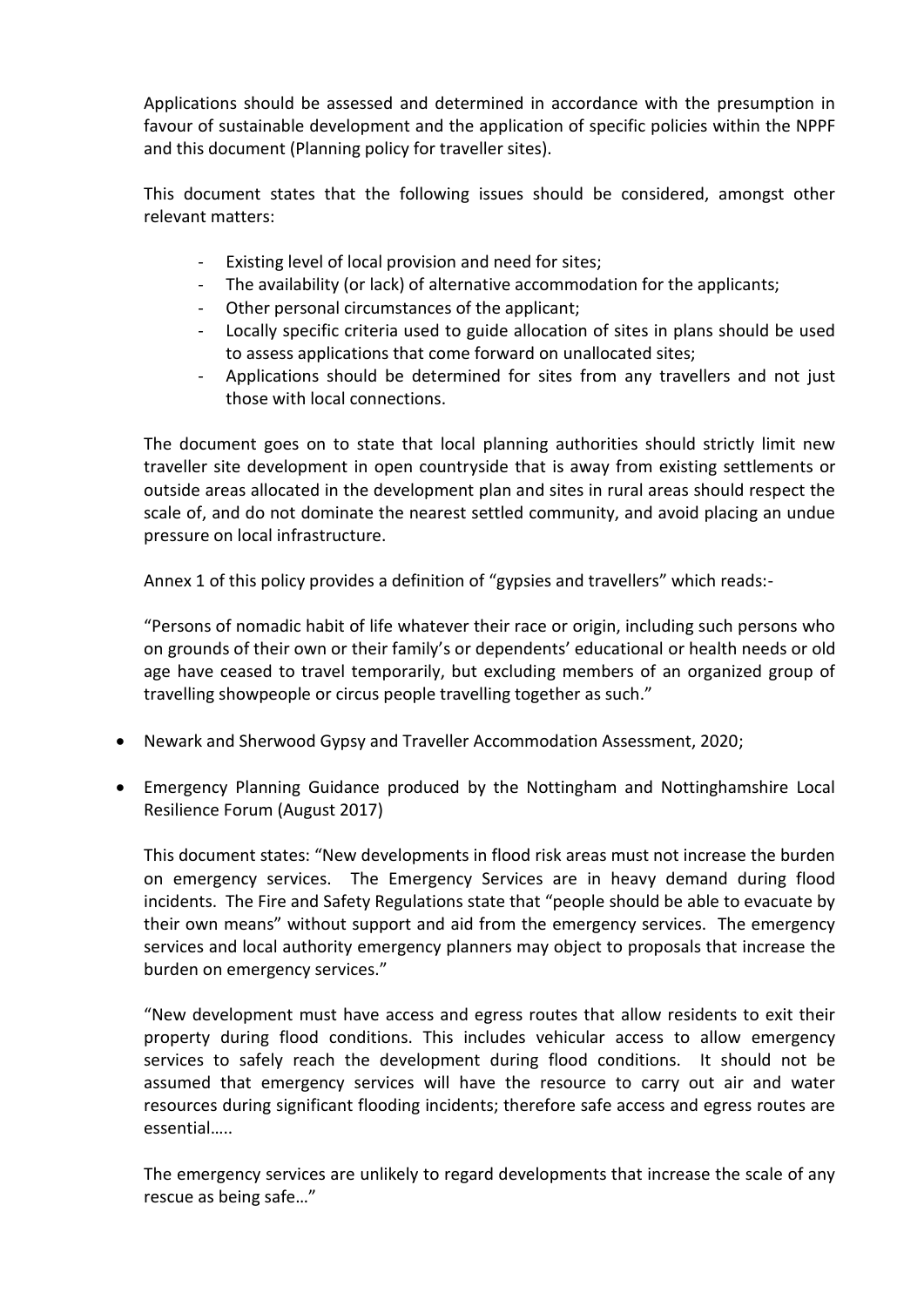## **Consultations**

**Newark Town Council –** Object on grounds that:-

- **i.** The area is in Flood Zone 3;
- **ii.** Severe risk to life if flooding were to occur;
- **iii.** Numerous sites in near proximity impedes emergency evacuations.

**The Environment Agency –** Object, the proposed development falls within a Highly Vulnerable flood risk vulnerability category that should not be permitted within Flood Zone 3, in which the application site is located and they recommend the application should be refused as being contrary to the NPPF and PPG.

They go on to state:-

"While the proposed development is not appropriate for this location in policy terms, we would also like to take this opportunity to outline the specific flood risks to the area. Comparison of our modelled data against the topographic survey provided by the applicant indicates likely maximum flood depths of:

- 0.25m during the 5% Annual Exceedance Probability (AEP) event. The event used to determine the functional floodplain
- 0.78m during the 1% AEP event
- 1.08m during the 1% AEP event and including a 30% allowance for climate change
- 1.24m during the 1% AEP event and including a 50% allowance for climate change
- 1.32m during the 0.1% AEP event

The above noted flood depths would put any future occupants of the development at a significant degree of flood risk, with the submitted Flood Risk Assessment (FRA) failing to demonstrate how future occupants would be kept safe.

The FRA proposes to rely on evacuation before a flood event occurs in order to keep any future occupants safe during a flood event. Where a development proposes to rely on flood warning and evacuation, our preference is for dry access and egress routes to be provided in order to demonstrate the safety of the development and future occupants. In this particular location the access and egress route is the first area of the site to flood, and it floods to extremely significant depths.

Absence of safe access and egress from the proposed development coupled with the lack of safe refuge during a flood event makes this an extremely hazardous location in which to locate highly vulnerable development."

The EA go on to provide an advisory note on foul sewage disposal, stating the drainage hierarchy should be applied with septic tanks representing the last resort. A permit may also be required from the Environment Agency which may not be approved even if planning permission is granted.

**NCC, Highway Authority –** As the proposal includes a new vehicular access onto the adopted section of Tolney Lane, a revised plan needs to be submitted to show visibility splays (which may necessitate the lowering or removal of fencing and hedging fronting Tolney Lane, either side of the access) and swept path analyses for a large car/van with a towing caravan.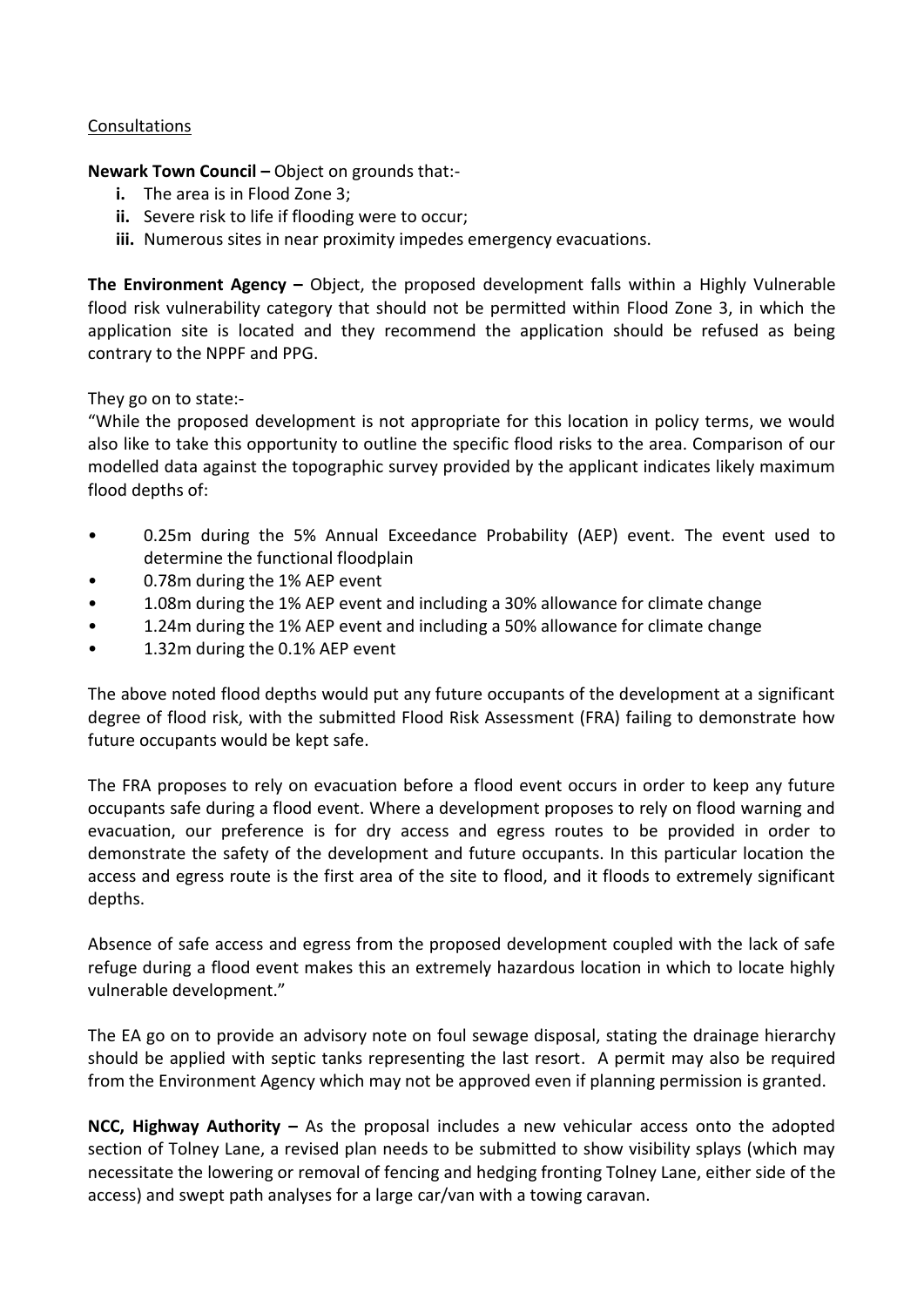**Trent Valley Internal Drainage Board –** Have no comments to make is respect of this application.

**NSDC, Emergency Planner –** "The proposed development is sited in Flood Zones 3 and the access road is also within Flood zone 3 . The Tolney Road area has been subject to previous significant flooding requiring evacuation. The access road can be flooded to a level designated as 'Danger to All' meaning that emergency service vehicles would also face danger during any attempt to cross the flood waters. The proposed site for the static vans in Flood zone 3 may still have risk and caravans are classed as 'highly vulnerable' structures.

In the event of the need to evacuate, such action will create an immediate strain upon emergency and local authority services and resources, including hardship grants for flooded residents and businesses. It would appear to be inappropriate to sanction development that will trigger additional resource needs. The Newark and Sherwood Area has experienced significant flooding 3 times in 3 years. During each event emergency services and local authorities have struggled to meet demand from existing communities and established dwellings. Again any additional strain creates a risk that services cannot reach and protect vulnerable people.

Typically members of the travelling community evacuate the site and use a mobile touring caravan as their accommodation during the floods It should be noted that the lorry park currently designated as the evacuation point for caravans removed from Tolney lane is also an area subject to a flood risk. Whilst an alternative site is desirable no such site has yet been identified. Any additional number of caravans may place an unacceptable strain on resources.

In support of my comments I would draw your attention to point 1.2 of the National Planning Policy Framework ;

New developments must have access and egress routes that allow residents to safely exit their property during flood conditions.

I have not had sight of a specific emergency/evacuation plan for the proposed site. As per the National Planning Policy Framework (NPPF) I would draw attention to Section 3 highlighting emergency/evacuation plans; Developers are advised to have flood emergency plans in place for developments in flood risk areas to ensure that evacuation and flood response procedures for the development are documented and agreed. These plans should include:

- Aims and objectives of the plan
- Maps showing development and flood risk areas, including depth and velocity of flooding
- Evacuation or containment procedures, including evacuation routes
- Flood warnings (EA Flood Warning Service) and identification of local flood warden.
- Safe refuge information
- Identification of vulnerable residents
- Utility services
- Procedures (including details of any stores containing flood defences e.g. sandbags)
- Emergency contact information
- Media information e.g. local radio stations and warning processes for residents."

**NSDC, Environmental Health – I**f planning permission is granted, an application for a caravan licence will need to be submitted to the Council.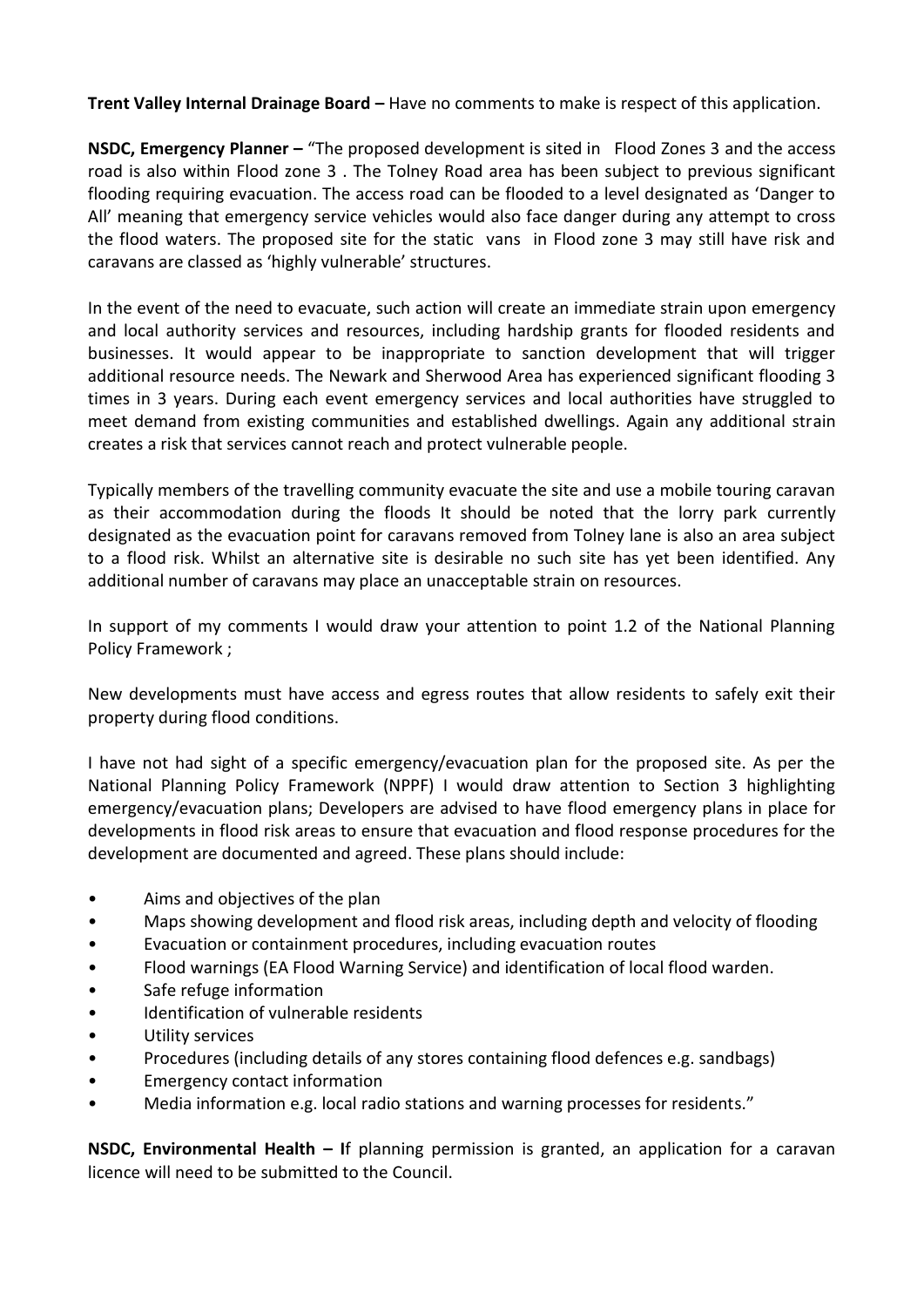**NSDC, Environmental Health (Contaminated Land) –** Potential for contaminated land, request standard phased contamination condition is attached to any consent.

**NSDC, Conservation –** no formal comments received.

# **Representations have been received from three local residents/interested parties (one anonymous) which can be summarised as follows:**

- In favour of building amenity blocks and hope it will include recycling facilities;
- It would be appreciated if the traveller community could develop some kind of selfpolicing/neighbourhood watch scheme;
- The site plans are incomplete failing to show how the pitches will be laid out/location of septic tanks/room for caravans/parking vehicles, having regard to the adjoining caravan site and site licencing requirements;
- Are septic tanks appropriate here given flood risk and high water table?
- Elevations of utility buildings fail to show raised FFL as recommended in the FRA;
- There is no consideration of the personal needs of the intended occupiers and their search for more suitable locations;
- The site adjoins a site granted temporary consent until early 2022 due to flood risk concerns;
- The draft Local Plan confirms the Council has failed to address the need for Traveller pitches and has failed to find suitable land that is not at serious risk from flooding;
- I can think of no other Council in England prepared to tolerate families living with a flood record like Tolney Lane; Traveller lives matter too! No one should be expected to live on these sites and it reflects very badly on the Council;
- On land adjacent to this site, large lorries/vehicles are being parked without the necessary operator's licence;
- The site access is on a blind bend in the road and so is dangerous;
- Ground levels on the site have been artificially raised without planning permission;
- The site has been used recently for the burning of toxic waste  $-e.g.$  industrial tyres which has caused breathing difficulties and affecting people's stress and having detrimental psychological impacts;
- Construction has been occurring on the site at un sociable hours causing noise, vibrations, ground shudders from steel containers being delivered and repaired on the site;
- If they are gypsy and travellers why do they need solid structures to be built on the site?
- It is doubtful whether the occupiers are travellers in the true sense of the word;
- Concerned that if this application is granted it will set a legal precedent.

# Comments of the Business Manager

The main planning considerations in the assessment of this proposal are the need for gypsy and traveller sites and lack of a 5 year supply, flood risk, the planning history of the site, the impact on the appearance of the countryside and the character of the area, highway issues, access to and impact on local services, residential amenity, personal circumstances of the applicants and their status.

Core Policy 4 of the Amended Core Strategy states that the District Council will, with partners, address future Gypsy and Traveller pitch provision for the District which is consistent with the most up to date Gypsy and Traveller Accommodation Assessment (GTAA) through all means necessary, including, amongst other criteria, the granting of planning permission for pitches on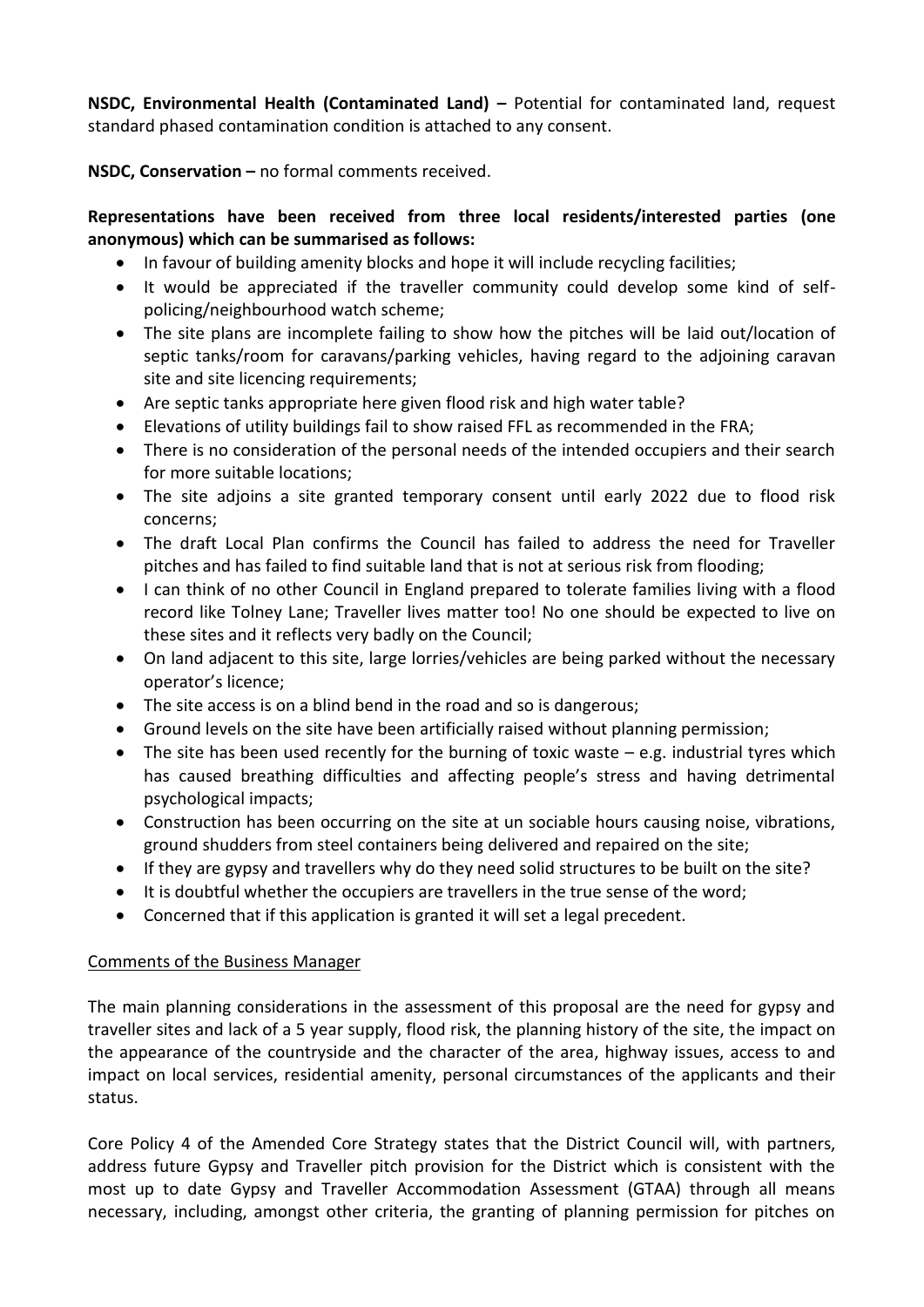new sites in line with Core Policy 5. It goes onto state that future pitch provision will be provided in line with the Council's Spatial Strategy with the focus of the Council's efforts to seek to secure additional provision in and around the Newark Urban Area.

Core Policy 5 lists criteria to be used to help inform decisions on proposals reflecting unexpected demand for traveller sites, by reflecting the overall aims of reducing the need for long distance travelling and possible environmental damage cause by unauthorized encampments and the contribution that live/work mixed use sites make to achieving sustainable development.

## Background and Planning History

The Council has considered the principle of a residential caravan use on this site in 2002 and it was refused on grounds of flood risk. Two enforcement notices were served which sought to firstly cease the use as a caravan site and remove all caravans from the land and secondly to remove the unauthorised tipping from the land so that no part of the site is above the level of 10.5m AOD. The applicant appealed to the Planning Inspectorate and the appeals were dismissed. The Inspector concluded:

"I fully understand that the occupants of the site would make sure they were well aware of any imminent flooding and, because of their experience of travelling, they could vacate the site quickly, if necessary. However, this does not address the concerns about the continuing availability of functional flood plain, and the consequences of development for flood control over a wider area."

The consideration of such a use in this location has already been considered and found to be unacceptable on flood risk grounds both by this Council and the Planning Inspectorate in 2006.

However, on the adjacent land to the west, (also included as part of the Shannon Falls site and on land covered by the 2006 decision) and notwithstanding a dismissed appeal by the Planning Inspectorate in 2018 (decision letter saved in Background Papers list below), the Planning Committee resolved to approve an 8 pitch gypsy and traveller site (for tourer caravans only) on a temporary basis until February 2022 (with no removal of any tipping material), Ref: 18/02167/FUL.

In addition, on the adjacent site to the north-west, an application for a single traveller pitch which included some removal of the unauthorized tipping material, nothwithstanding the Environment Agency objection and the appeal dismissal on the adjoining site, the Planning Committee determined in June 2018, to grant a permanent permission, Ref: 17/02087/FUL.

Members may also re-call that two further sites along Tolney Lane have also been considered recently for the same use –

- Park View Caravan Park, which has a temporary permission until 30 Nov 2021 Ref: 18/01430/FUL) and
- Green Park (Ref: 21/00891/S73), which at its meeting in September 2021, Members resolved to grant a further temporary permission for 2 years to allow alternative sites to come forward through the Plan Review process, but this has been subject to a renotification of the Environment Agency, at their request. This application is being reported back on this Committee agenda.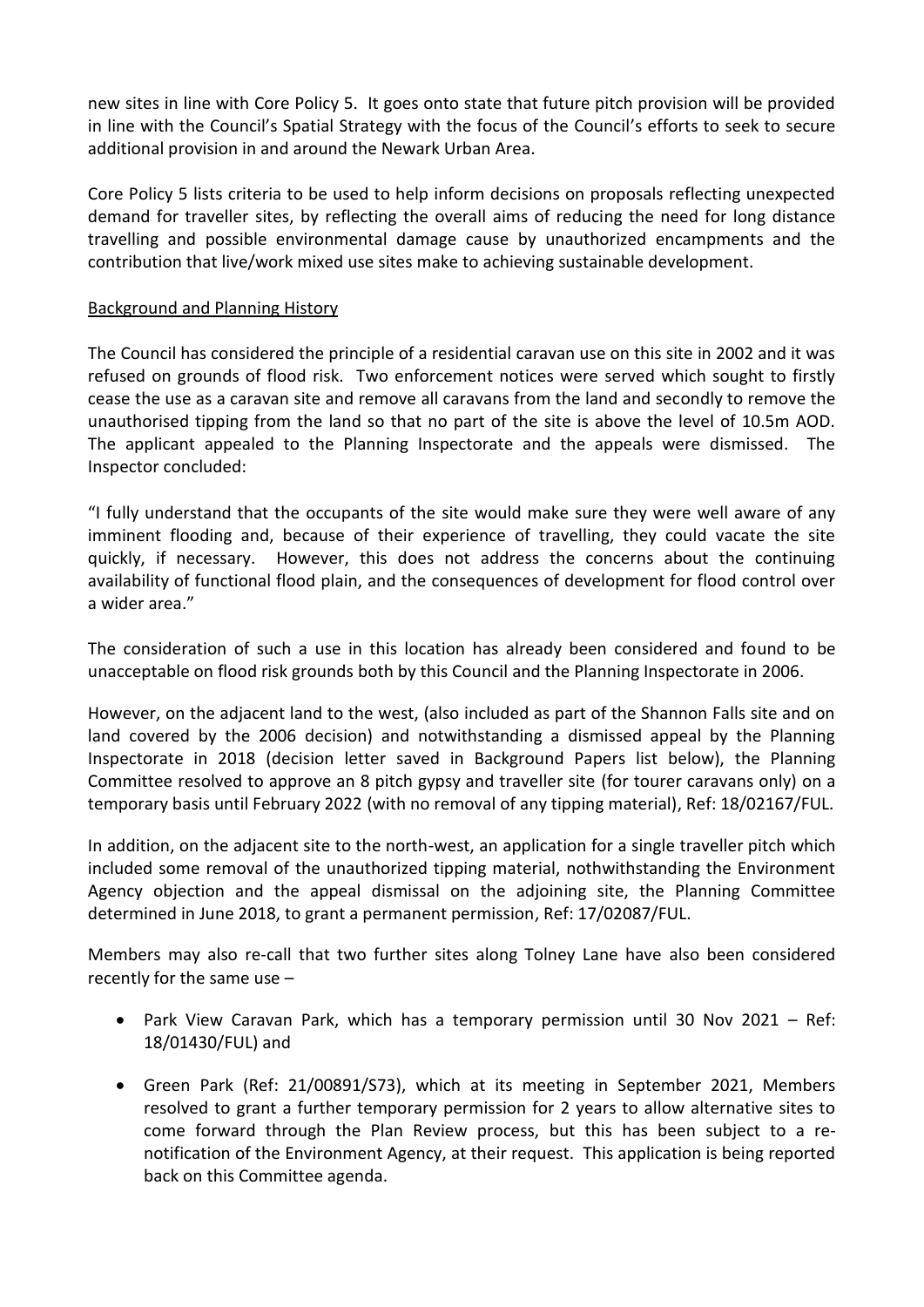### The Need for Gypsy and Traveller Pitches

The NPPF and the Government's 'Planning policy for traveller sites' (PPTS) requires that Local Planning Authorities maintain a rolling five year supply of specific deliverable Gypsy & Traveller sites together with broad locations for growth within 6-10 years and where possible 11-15 years. Government policy states that a lack of a five year supply should be a significant material consideration in any subsequent planning decision when considering applications for the grant of temporary permission.

The Gypsy and Traveller Accommodation Assessment demonstrates a need for 118 pitches to meet the needs of those who were established to meet the planning definition between 2013-33 (this figure rises to 169 to take account of undetermined households and those who do not meet the definition – but who may require a culturally appropriate form of accommodation). The requirement of 118 pitches forms the basis of the five year land supply test, as required as part of the PPTS. Helpfully the GTAA splits this need across 5 year tranches – with 77 pitches needing to be delivered or available within the first period (2019-24) for a five year supply to be achieved. This reflects a heavy skewing towards that first tranche – due to the need to address unauthorised and temporary development, doubling up (i.e. households lacking their own pitch) and some demographic change within that timespan (i.e. individuals who will be capable of representing a household by the time 2024 is reached).

It is accepted that the Authority has a considerable shortfall in being able to demonstrate a five year land supply, and a sizeable overall requirement which needs to be addressed. Both the extent of the pitch requirement and the lack of a five year land supply represent significant material considerations, which weigh heavily in the favour of the granting of consent where proposals will contribute towards supply.

Importantly, the GTAA assumed a net zero contribution from inward migration into the District meaning that its pitch requirements are driven by locally identifiable need. This site did not form part of the baseline for the Assessment. It is also unclear from the supporting information as to whether the proposal would cater for the needs of individuals who formed a component of the need identified through the Assessment – but happened to be living on a site elsewhere in the District at the time. On the basis of the information currently submitted, it is not possible to conclude that the proposed development would positively contribute towards meeting the need identified through the GTAA, or the demonstration of a five year land supply.

Information is also lacking to enable a firm conclusion to be drawn over whether the intended occupants meet the planning definition of a traveller provided through the Planning Policy for Traveller Sites (a matter set out in more detail in the Personal Circumstances section below). Given that it has not been established that the pitches would contribute towards locally identified need then the proposal must fall to be considered as reflecting unexpected demand – with Core Policy 5 providing the basis for assessment.

There are currently no other alternative sites available with planning permission, and no allocated sites identified and consequently the Council does not have a five year supply of sites. These matters carry significant weight in favour of the proposals where they contribute towards supply.

### Flood Risk

The final criterion of Core Policy 5 states that 'Proposals for new pitch development on Tolney Lane will be assessed by reference to the Sequential and Exception Tests as defined in the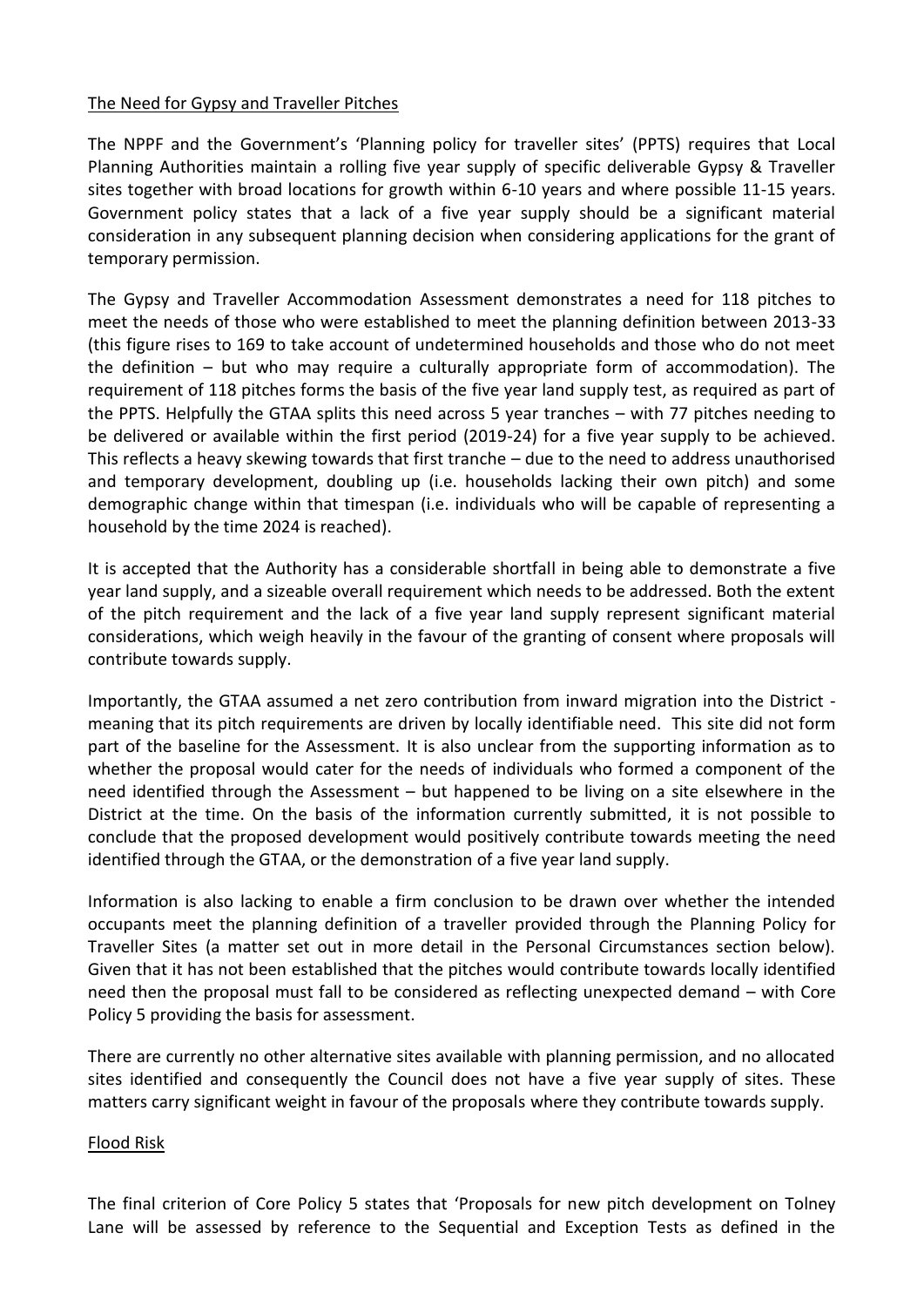Planning Practice Guidance. These will normally be provided temporary planning permission.' The NPPF states that local planning authorities should minimise risk by directing development away from high risk areas to those with the lowest probability of flooding. Core Policy 10 and Policy DM5 also reflect the advice on the location of development on land at risk of flooding and aims to steer new development away from areas at highest risk of flooding. Paragraph 13 (g) of the PPTS sets out a clear objective not to locate gypsy and traveller sites in areas at high risk of flooding, including functional floodplains, given the particular vulnerability of caravans.

Table 2 of the Planning Practice Guidance states that caravans, mobile homes and park homes intended for permanent residential use are classified as "highly vulnerable" uses. Table 3 of the Practice Guidance states that within Flood Zones 3a and 3b, highly vulnerable classification development should not be permitted. Tables 1 and 3 of the Planning Practice Guidance make it clear that this type of development is not compatible within this Flood Zone and should therefore not be permitted.

The supporting text to Core Policy 5 clearly sets out that Tolney Lane is currently subject to significant flood risk and so to justify additional pitch provision (usually of a temporary nature) proposals will need to demonstrate material considerations which outweigh flood risk. The submitted Flood Risk Assessment has had no regard to the update made to the Strategic Flood Risk Assessment in 2016. The plan below identifies the site, Flood Zone 2 and Flood Zone 3 relative to the site.



On the basis of the update made to the Strategic Flood Risk Assessment, parts of the site (including areas proposed to host pitches) fall within Zone 3b (functional floodplain), as crucially does its point of access onto Tolney Lane – the bulk of the remainder of the site is within Zone 3a. Beyond this the single point of access/egress to the wider Tolney Lane area from Great North Road which is also within the functional floodplain.

The NPPF states the aim of the Sequential Test is to steer new development to areas with the lowest risk of flooding from any source. Development should not be permitted if there are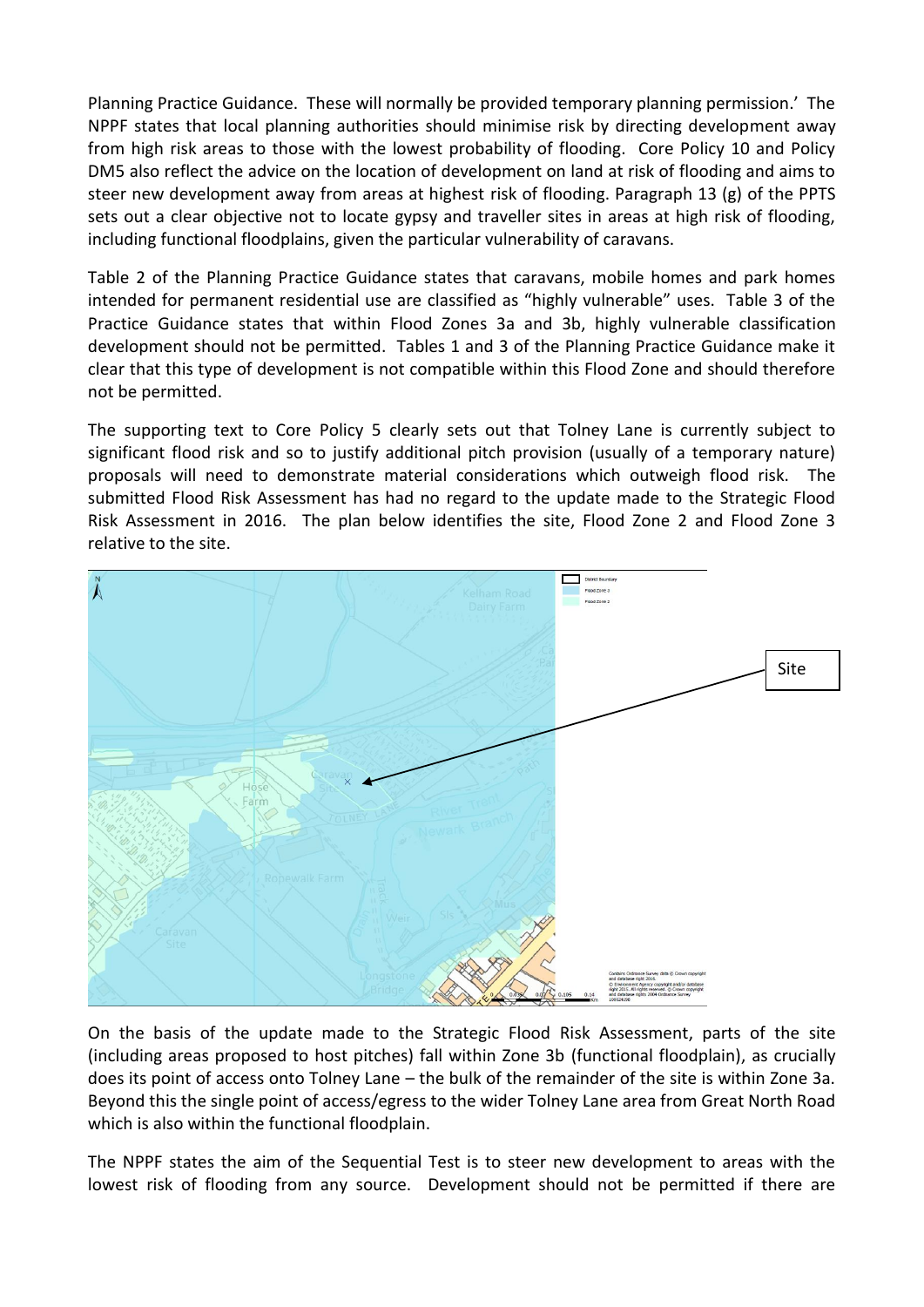reasonably available sites appropriate for the proposed development in areas with a lower risk of flooding. There are also two parts of the Exception Test that need to be passed:

- a) The development would provide wider sustainability benefits to the community that outweigh flood risk; and
- b) The development will be safe for its lifetime taking account of the vulnerability of its users, without increasing flood risk elsewhere, and, where possible, will reduce flood risk overall.

It is accepted that the granting of permanent pitches would pass the Sequential Test, as the Council are unable to point to any reasonably available sites at lesser risk. Even though the proposal has not been demonstrated as contributing towards the meeting of locally identified need, the criterion based approach provided by Core Policy 5 is sufficiently flexible so as to provide the reasonable prospect of finding land at lesser flood risk.

In relation to the Exception Test, it is not clear how the first part of the test could be passed concerning sustainability benefits to the community that would outweigh flood risk. The justification within the submitted FRA is noted, but it is focused around provision of a site in an area where there is an 'established need' for such development - and as already stated on the basis of the submitted information it is not considered that the proposal would contribute towards meeting locally identified need. No additional sustainability benefits beyond this are identified by the applicant, although it is acknowledged that it would allow for the individual accommodation requirements of the intended occupants to be met.

The second part of the Exception Test is justified within the FRA by the mitigation measures set out in the Proposal section above. Despite the case officer requesting that the Flood Warning and Evacuation Plan details be submitted for consideration prior to determination, nothing has been received to date. Clarification has also been sought on whether the caravans "trailers" described in the submission are tourer units that can easily be removed from the site or whether they are "fixed" units on the site, but there has been no response. The FRA states that this Warning and Evacuation Plan should be in place prior to occupation of the site, a matter that has not be complied with, therefore putting current occupiers of the site in danger. Without the details of the Flood Warning and Flood Evacuation Plan (as well as full details on exactly who will be occupying the whole site), it is not possible to come to a reasonable judgement as to whether the development would be safe for its lifetime. In terms of the potential for increased flood risk elsewhere, the unauthorized raising of ground levels on the site would remain, thereby reducing flood storage capacity without compensation and the FRA acknowledges that there would be an increase in surface water run-off from the site also which would have a harmful impact on land off the site, elsewhere.

Details of the Environment Agency objection is set out in the consultation section above who object on the basis of the proposal being contrary to national policy and the submitted FRA failing to demonstrate how future occupants would be kept safe, given flood depths on the site and no safe egress route can be demonstrated. This is reflected further in the concerns raised by the Council's Emergency Planner regarding the additional burden that would result on responders to flood events.

The applicant's reference to the contents of the Options Report document, the consultation for which recently concluded is noted. Whilst the potential for the land to form part of the Council's approach towards site allocation is accepted, it must be acknowledged that the level of weight an emerging amended Plan can be afforded is dictated by the tests outlined at paragraph 48 of the NPPF. In this respect the review could not be said to have reached an advanced stage, and there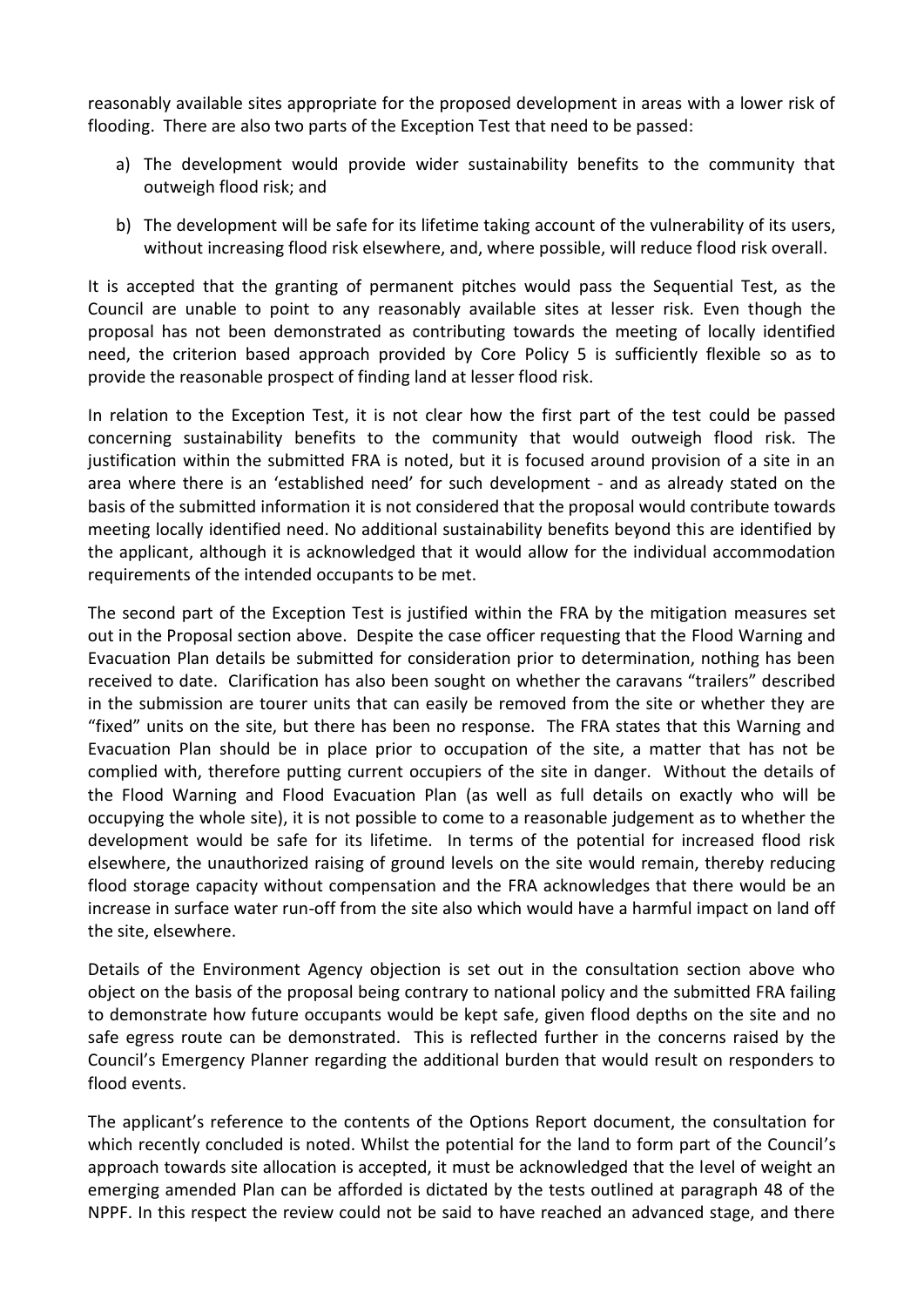remain unresolved objections (from the Environment Agency in this instance). Consequently it is not considered it be appropriate to afford any meaningful weight to the emerging approach towards site allocation. Indeed the purpose of that process is to assist in the meeting of locally identified need… and this proposal has not demonstrated that it would contribute towards that objective.

The proposal is contrary to both national and local planning policies and represents highly vulnerable development that should not be permitted on sites at high risk of flooding. Whilst the Sequential Test is passed, the Exception Test is failed. This weighs heavily against the proposal in the planning balance.

### Impact on the countryside and character of the area

The first of the criteria under Core Policy 5 states that 'the site would not lead to the loss, or adverse impact on, important heritage assets, nature conservation or biodiversity sites'.

Criterion 5 of Core Policy 5 states that the site should be 'capable of being designed to ensure that appropriate landscaping and planting would provide and maintain visual amenity'.

The site is within the open countryside. The aim of conserving the natural environment, protecting valued landscapes, minimising impacts on biodiversity and pollution is reflected in the NPPF. Whilst development exists along the majority of the Lane, only the eastern third sits within the defined Newark Urban Area. The application site is located between the sites known locally as Church View to the east and the western half of Shannon Falls. Whilst the site is located within the countryside, it is sandwiched between these two sites which are authorised for caravan use. The proposed development is for the creation of 13 pitches with associated amenity blocks that would be enclosed and defined by post and rail fencing. Having carefully considered this visual impact, on balance and given the existing character of the area, it is not considered that this would be so visually intrusive and incongruous to weigh negatively within the planning balance.

The proposed hedging along the frontage of the site would soften the appearance of the development. It is also acknowledged that the site has no special landscape designation and is unlikely to lead to any significant adverse impact on nature conservation or biodiversity.

Although the Newark Conservation Area boundary runs along the south-eastern side of Tolney Lane, it is approx. 100m from the boundary and as such, it is not considered that the proposal would be harmful to the setting of the Conservation Area.

In relation to visual, countryside, biodiversity and heritage impacts, the proposal therefore has a neutral impact and is considered to broadly accord with local and national policies in this regard.

### Highway Safety Issues

Criterion 3 under Core Policy 5 requires the site has safe and convenient access to the highway network.

Spatial Policy 7 states that development proposals provide safe, convenient and attractive accesses for all, including the elderly and disabled, and others with restricted mobility, and provide links to the existing network of footways, bridleways and cycleways, so as to maximise opportunities for their use. Proposals should provide appropriate and effective parking provision, both on and off-site, and vehicular servicing arrangements. Proposals should ensure that vehicular traffic generated does not create new, or exacerbate existing on street parking problems, nor materially increase other traffic problems.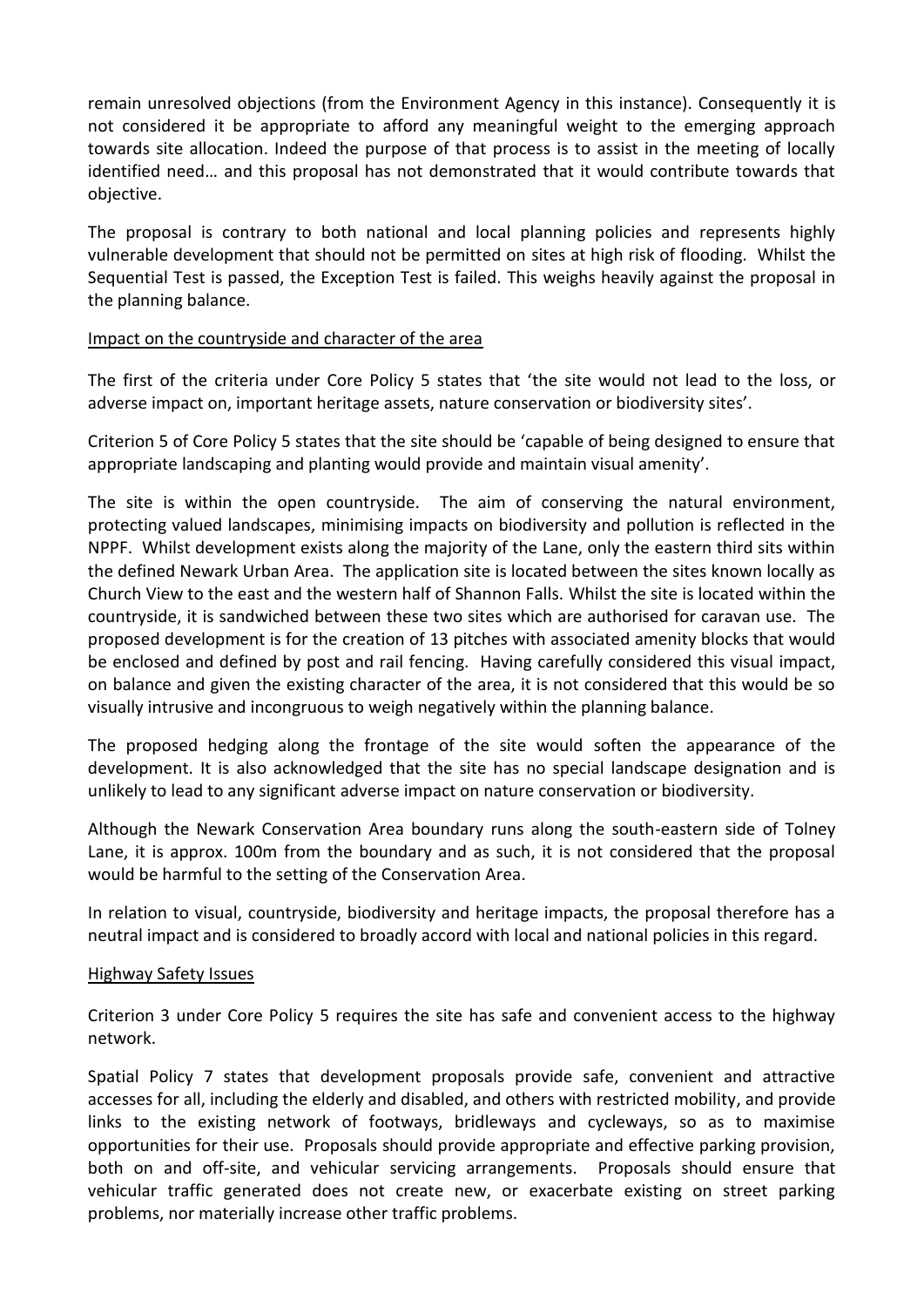The Highway Authority has raised concerns that the new access from Tolney Lane does not comply with the visibility splay requirements of the NCC Highway Design Guide and has asked for amendments. They have also requested swept path analyses to show maneuverability within the site. Despite requesting these details, no revised plans have been submitted to date. As such, it has not been demonstrated that the proposal is safe for all users of the highway and this weighs against the proposal.

### Access to and impact on Local Services

The second of the criteria under Core Policy 5 is that 'the site is reasonably situated with access to essential services of mains water, electricity supply, drainage and sanitation and to a range of basic and everyday community services and facilities – including education, health, shopping and transport facilities'.

Whilst the site lies within the countryside, it is acknowledged that it is in relative close proximity to the edge of existing development. Occupiers would have good access to existing Tolney Lane development and to existing services and facilities provided by the Newark Urban Area. The site is ideally located between two established Gypsy and Traveller sites and therefore access to long established community and social facilities associated with the historic use of Tolney Lane would be readily available for occupiers.

Taking the above factors into consideration, the application site is reasonably located in terms of access to the range of amenities and services and as such would be locationally sustainable.

## Residential Amenity

Criterion 4 of Core Policy 5 states 'the site would offer a suitable level of residential amenity to any proposed occupiers and have no adverse impact on the amenity of nearby residents'.

Policy DM5 requires the layout of development within sites and separation distances from neighbouring development to be sufficient to ensure that neither suffers from an unacceptable reduction in amenity including overbearing impacts, loss of light and privacy.

The size of the proposed pitches are reasonable, measuring approx. 360 square metres in area, which roughly equates to the 350 sq m pitch size for permanent sites where there are communal facilities within the overall site, as set out within the guide in Core Policy 5. Clearly there are no communal facilities provided within this scheme, but a permanent site where pitches are selfcontained would be roughly 550 sq m in area. I do not consider the proposed smaller sized pitches to be fatal, unless they prevent safe maneuverability of vehicles around the site (see section above on highway safety matters.

There are existing solid boundary treatments in place around the external boundaries of the site to afford appropriate levels of amenity both to existing residential properties nearby as well as occupiers of the application site.

The proposals therefore meet the requirements of Criterion 4 of Core Policy 5 and Policy DM5.

### Personal Circumstances

The Government's 'Planning Policy for Traveller sites' (August 2015) requires a revised assessment of Gypsy and Traveller status. Annex 1 of the document sets out the definition of gypsy and traveller for the purposes of the policy as follows: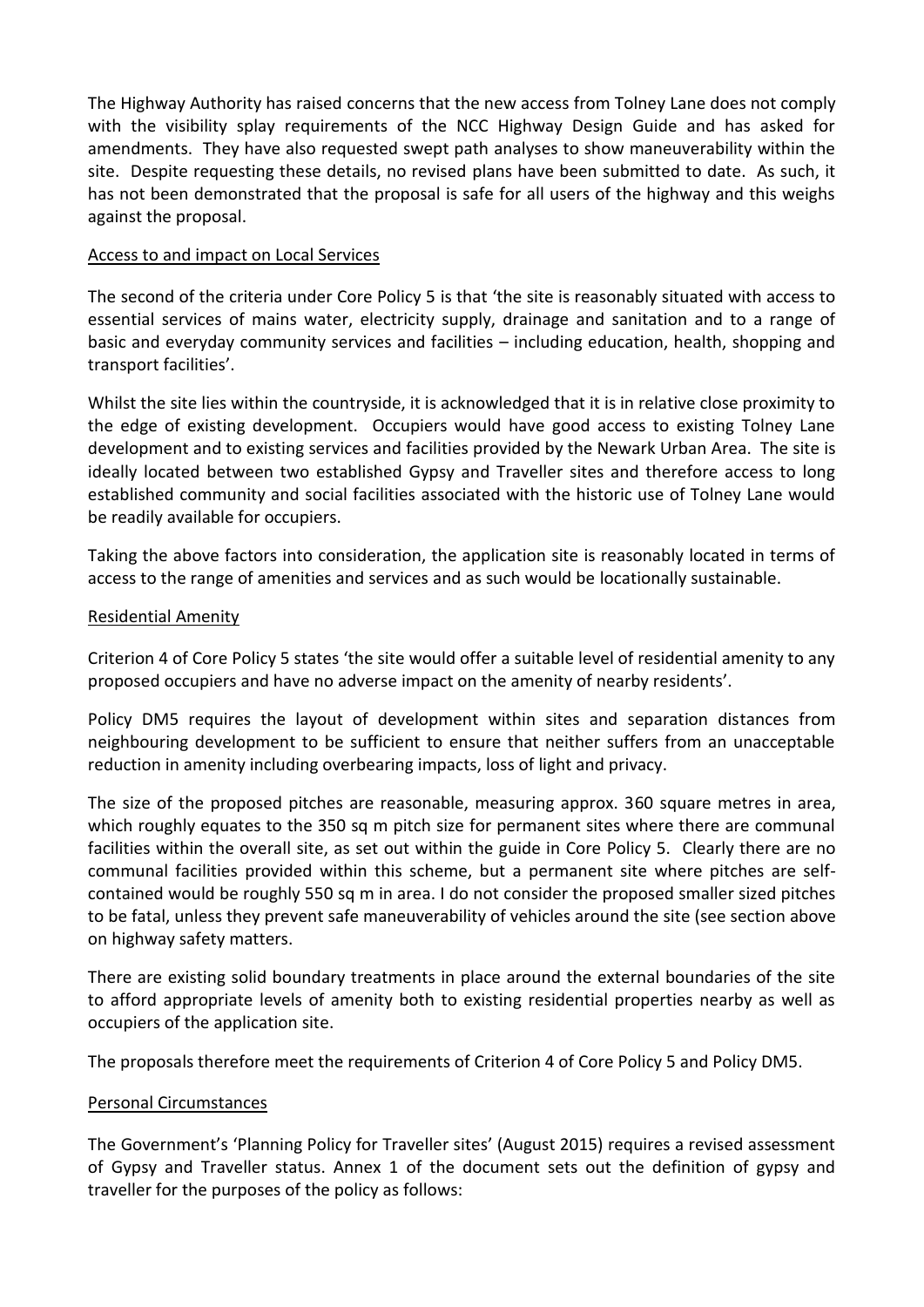'Persons of nomadic habit of life whatever their race or origin, including such persons who on grounds only of their own or their family's or dependants' educational or health needs or old age have ceased to travel temporarily, but excluding members of an organised group of travelling showpeople or circus people travelling together as such.'

The guidance states that in determining whether persons are "gypsies and travellers" for the purposes of this planning policy, consideration should be given to the following issues amongst other relevant matters:

- a) whether they previously led a nomadic habit of life
- b) the reasons for ceasing their nomadic habit of life

c) whether there is an intention of living a nomadic habit of life in the future, and if so, how soon and in what circumstances.

In order for appropriate weight to be given to the unmet need for Gypsy and Traveller pitches in the consideration of these proposals, the onus is on the applicant to prove that they along with any other occupier of the site, have Gypsy and Traveller status in accordance with the definition. Information is also lacking in this regard despite it being sought. The application form lists the names of 7 applicants, but there are 13 pitches proposed. No list of names have been provided to identify the occupants of each pitch or their ages. Confirmation has also been sought as to whether the occupiers of the site were included in the GTAA survey, but no response has been received.

The supporting Planning Statement determines them to be members of the Traveller community, who wish to live a more settled life due to either educational or health needs. In this respect Romany Gypsies, Irish and Scottish Travellers falling outside of the planning definition may still be able to claim a right to culturally appropriate accommodation under the Equality Act (2010) as a result of their protected characteristics. However, no specific information has been submitted to allow this judgement to be made, despite requests from the case officer.

Give the lack of detail presented, the personal circumstances of the occupants of the site can be given limited weight.

### Conclusion

On the basis of the submitted information it has not been demonstrated that the proposal would contribute towards the locally identified need established through the GTAA, or the achievement of a five year land supply. Though it is accepted that the proposal would allow for the individual accommodation requirements of the occupants to be met, and that depending upon their status they may have protected characteristics under the Equalities Act – potentially being able to claim the requirement for 'culturally appropriate' accommodation.

However it is considered that flood risk represents a significant material consideration, and one which outweighs those potential benefits. Whilst it cannot be argued that there are sequentially preferable sites which are reasonably available for the proposed development at lesser risk elsewhere, it still remains the case that Core Policy 5 is sufficiently flexible to allow the reasonable prospect of such land being found. Indeed this is reflected in the types of locations where other gypsy and traveller sites have been permitted (for example, the Barnby Road most recently). In any event, the proposal as a permanent site is contrary to both national and local flood risk policies and fails the Exception Test.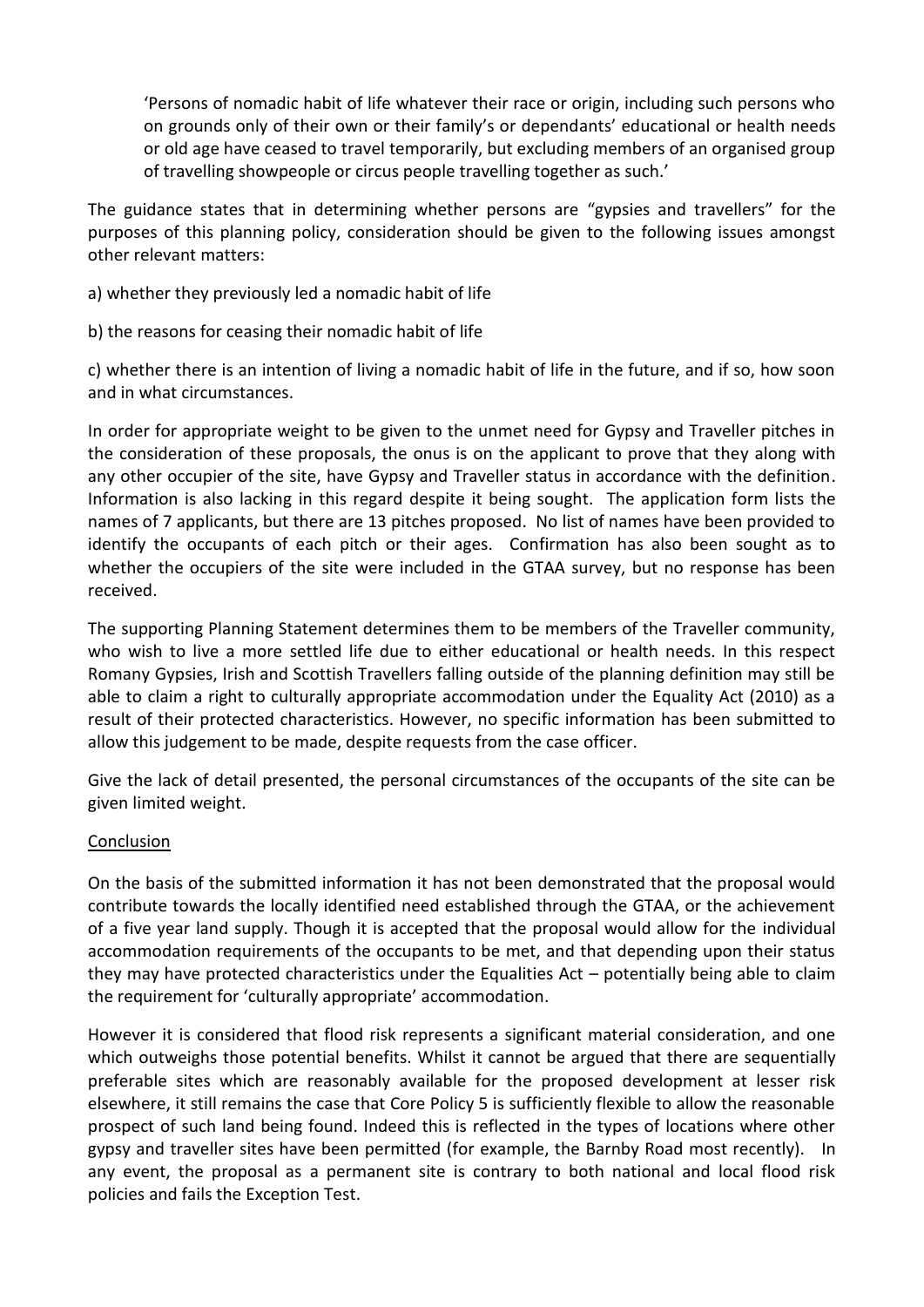Whilst the remaining material planning considerations (impact on the countryside and character of the area, residential amenity, and access to services) assessed in this report are neutral, the proposal is also currently harmful in highway safety terms.

In the overall planning balance, it is considered that the flood risk together with the highway safety harm are the determinative factors and is not considered to be outweighed in the overall planning balance, despite the proposed provision of 13 further pitches. It is therefore recommended that the application be refused.

## **RECOMMENDATION**

# **That planning permission is refused for the following reasons:-**

01

The proposal represents highly vulnerable development that would be located within Flood Zone 3 (and relying on an access/egress within Flood Zone 3) and therefore should not be permitted in accordance with the National Planning Policy Framework and the Planning Practice Guidance. Whilst the Sequential Test may be considered to be passed on the basis that there are no reasonably available alternative sites at a lesser risk, the proposal fails the Exception Test by not adequately demonstrating that the development will be safe for its lifetime, without increasing flood risk elsewhere. Furthermore, the applicants have failed to demonstrate that occupiers of the site fall within the definition of a gypsy and traveller, as set out within Annex 1 of the Planning Policy for Traveller Sites, 2015.

In the opinion of the Local Planning Authority, the proposal would therefore place both the occupants of the site and the wider area at risk from flooding and be contrary to Core Policies 5 and 10 of the Newark and Sherwood Amended Core Strategy (2019) and Policy DM5 of the Allocations and Development Management DPD (2013) as well as the National Planning Policy Framework (2021), Planning Practice Guidance and Planning Policy for Traveller Sites (2015), which are material planning considerations.

02

The proposal has failed to demonstrate that it can provide the required visibility splays to make the new access safe or that there is adequate room within the site for the length and size of vehicles that would serve the site to manoeuvre safely within the site and leave in a forward gear.

In the opinion of the Local Planning Authority, the proposal would therefore place both users of the site and users of Tolney Lane at risk from highway safety dangers and be contrary to Spatial Policy 7 and Core Policy 5 of the Newark and Sherwood Amended Core Strategy (2019).

# Notes to Applicant

# 01

You are advised that as of 1st December 2011, the Newark and Sherwood Community Infrastructure Levy (CIL) Charging Schedule came into effect. Whilst the above application has been refused by the Local Planning Authority you are advised that CIL applies to all planning permissions granted on or after this date. Thus any successful appeal against this decision may therefore be subject to CIL (depending on the location and type of development proposed). Full details are available on the Council's website www.newark-sherwooddc.gov.uk/cil/